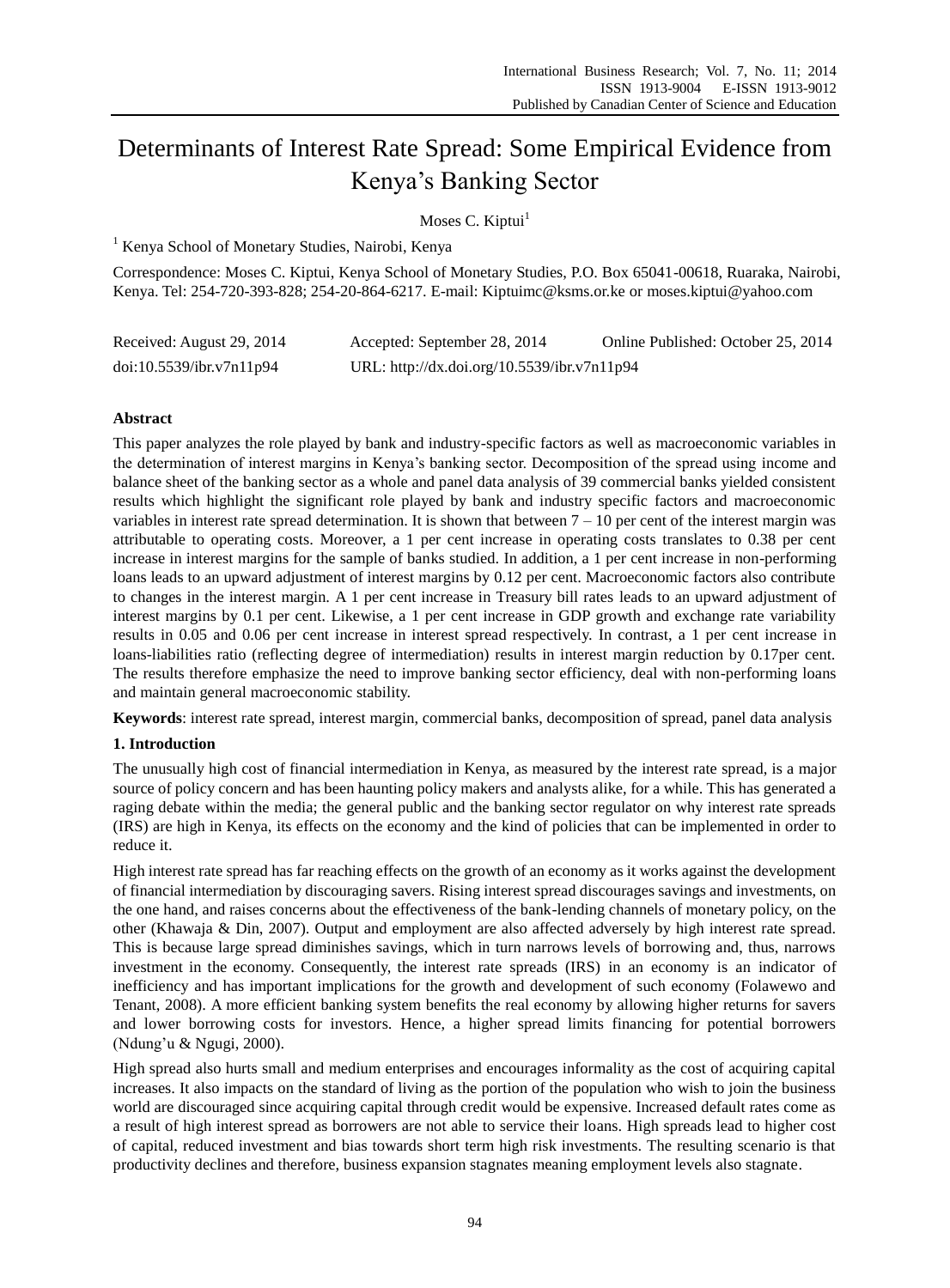Studies on interest rate spread differ in scope and emphasis. Some studies use aggregate industry data while others apply disaggregated financial sector data. In most cases, bank and industry specific variables and macroeconomic variables are analyzed for their relative importance. A number of studies find that bank characteristics and industry specific variables play a major role. Jayaraman and Sharma (2003) found that high spreads in Pacific Island Countries is attributed generally to the presence of high intermediation costs, reflecting the weaknesses and inadequacies of the financial sectors. After-tax profit margin contributes in a major way to the size of the interest spread. Administrative cost and loan loss provisioning expense are also found to be important causes of the interest rate spread. Ramful (2001) in a study of the Mauritian banking sector shows that interest rate spread is used to cover the costs of operating expenses and required reserves. Spread also reflects the prevalence of market power and compensates for the quality of loans. Asset quality measured by the provision of bad and doubtful debts is found to be positively related to spread. It is found that banks with high non-interest income can, in general, afford to narrow their spread.

Barajas, Teiner, and Salazar (1999) studied the Colombian banking sector and found that operational costs, financial taxation and loan quality determine spread. In their study of Pakistan, Khawaja and Din (2002) show that inelasticity of deposit supply is a major determinant of interest spread whereas industry concentration has no significant influence on interest spread. Similarly, a study by Brock and Suarez (2000) shows that high operating costs raise spreads as do high levels of non-performing loans, although the size of these effects differs across the countries. In addition, reserve requirements in a number of countries still act as a tax on banks that gets translated into a higher spread. Saunders and Schumacher (2000) decompose bank margins into a regulatory component, a market structure component and a risk premium component. The regulatory components in the form of interest-rate restrictions on deposits, reserve requirements and capital-to-asset ratios have a significant impact on banks interest margin. The study also attributes high spread to monopoly power of existing banks. Hesse (2007) analyzed the individual bank spreads from 2000–2005 in Nigeria. They observed that larger banks enjoyed lower overhead costs than smaller banks and also charged lower spreads. The study shows that both liquidity and equity holdings are negatively related to spreads.

The role of macroeconomic variables has been emphasized in several studies. A study by Afanasieff, Lhacer and Nakane (2002**)** suggest that macroeconomic variables are the most relevant factors explaining the behavior of bank interest rate spreads in Brazil. Crowley (2007) found that higher spreads are associated with lower inflation. Similarly, a study by Brock and Suarez (2000) shows that beyond bank specific variables, uncertainty in the macroeconomic environment facing banks appears to increase interest spreads. Saunders and Schumacher (2000) argue that interest-rate volatility has a significant impact on bank interest margins. In their study of Uganda, Hesse and Beck (2007) confirm the importance of macroeconomic factors, such as high inflation, high T-Bill [r](http://hinari-gw.who.int/whalecomwww.sciencedirect.com/whalecom0/science?_ob=ArticleURL&_udi=B6VBV-4T35NK5-1&_user=2778664&_coverDate=03%2F31%2F2009&_alid=1164768274&_rdoc=2&_fmt=high&_orig=search&_cdi=5936&_sort=r&_docanchor=&view=c&_ct=172&_acct=C000049744&_version=1&_urlVersion=0&_userid=2778664&md5=216240b6d559206d3f178be7e3dbb2e0#hit4#hit4)ate[s](http://hinari-gw.who.int/whalecomwww.sciencedirect.com/whalecom0/science?_ob=ArticleURL&_udi=B6VBV-4T35NK5-1&_user=2778664&_coverDate=03%2F31%2F2009&_alid=1164768274&_rdoc=2&_fmt=high&_orig=search&_cdi=5936&_sort=r&_docanchor=&view=c&_ct=172&_acct=C000049744&_version=1&_urlVersion=0&_userid=2778664&md5=216240b6d559206d3f178be7e3dbb2e0#hit6#hit6) and exchange [r](http://hinari-gw.who.int/whalecomwww.sciencedirect.com/whalecom0/science?_ob=ArticleURL&_udi=B6VBV-4T35NK5-1&_user=2778664&_coverDate=03%2F31%2F2009&_alid=1164768274&_rdoc=2&_fmt=high&_orig=search&_cdi=5936&_sort=r&_docanchor=&view=c&_ct=172&_acct=C000049744&_version=1&_urlVersion=0&_userid=2778664&md5=216240b6d559206d3f178be7e3dbb2e0#hit5#hit5)ates. Hesse (2007) finds that low inflation and Treasury bill rates as well as a stable exchange rate can be conducive to lower spreads and therefore cause a more efficient channeling of savings to productive investments. The study by Folawewo and Tennant, (2008) shows that the extent of government crowding out in the banking sector, public sector deficits, discount rate, inflationary level and the level of money supply are important determinants of interest rate spreads in Sub-Saharan African countries.

There are few studies on Kenya's banking sector. Ndung'u and Ngugi (2000) examine the relationship between spread, depoits, t-bill rate, and interbank rate using monthly data covering the period 1993(4)–1999(6). The factors that drive the interest rate spread are found to include availability of deposits, the proportion of non-performing loans and fiscal policy actions which increase Treasury bill rates and exacerbate inflationary pressure thus calling for tight monetary policy. A closely related study by Ngugi (2001) using monthly data from 1991(7) to 1999(12) attributes widening of interest rate spreads to use of reserve requirements which imposes implicit costs, lack of reforms of the legal system, banks maintaining profit margins, tightening of monetary policy and increase in treasury bill rates as well as macroeconomic instability. Both papers however do not use disaggregated banking sector data. The approach adopted in the current study therefore differs since we make use of individual commercial banks data in addition to macroeconomic variables to analyze factors driving interest rate spread in Kenya's banking sector using panel data on 39 Kenyan banks. A recent study on the Kenyan banking sector by Were and Wambua (2013) however apply panel data analysis on disaggregated banking sector data to study interest rate spread. They found that bank-specific factors play a significant role in the determination of interest rate spreads. Industry specific factors and macroeconomic factors are insignificant. The study however uses a simple measure of spread i.e. difference between lending rate and deposit rate. This measure is adversely affected by the composition of lending of individual banks. The current study uses a more appropriate measure of interest rate spread which is more comparable across banks.

The purpose of this study therefore is to deepen understanding on the factors contributing to interest rate spreads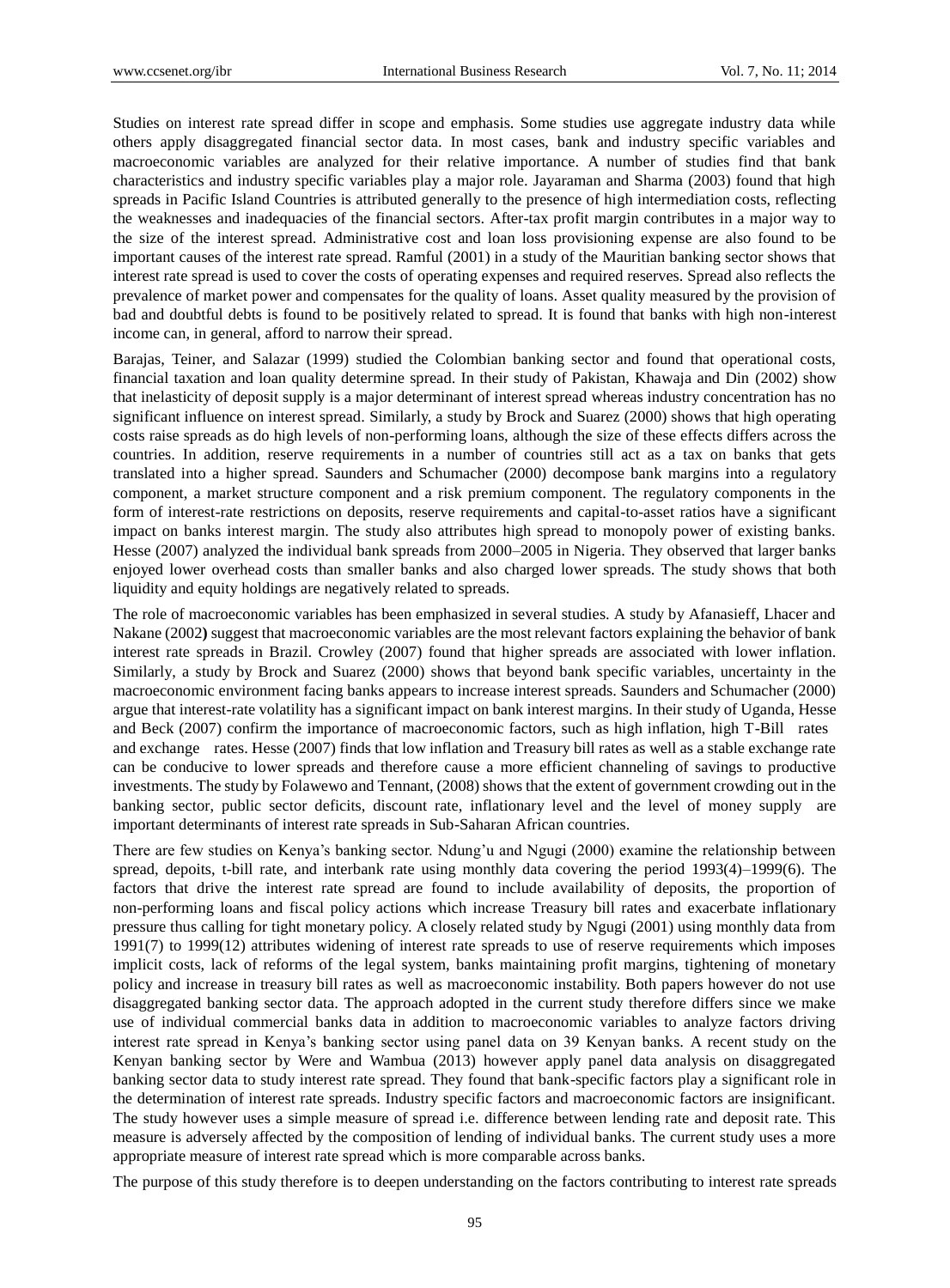in Kenya's banking sector so as to resolve debates on the possible causes of the relatively high spread. These debates can only be resolved through objective, quantitative analysis of the determinants of banking sector interest rate spreads. Such analysis would facilitate policy interventions to reduce spread.

The rest of the paper is organized as follows: section 2 examines trends in interest rate spreads in African countries; section 3 presents the methodology applied; section 4, the empirical results; section 5 concludes the study.

#### **2. Trends in Interest Rate Spreads in African Countries**

Interest rate spreads for selected African countries as shown below in figure 1 indicates that spread is driven by various factors. Whereas spread has been declining in Kenya, Namibia and Tanzania, it has been rising in Rwanda, Mauritius and Botswana. Spread has been rising and falling in Uganda with little net effect over the period. In Kenya spread has been on a downward trend following liberalization though still remaining relatively high. Uganda has relatively persistent high interest spread among the selected countries while South Africa experiences relatively lower interest rate spread. Beck and Hesse (2009) attribute the high and persistent Ugandan spread to among other factors high cost of doing business, high T-bill rates, institutional deficiencies and high inflation. South Africa's spread is much lower and declining at a steady rate compared to that of Kenya. Although Botswana's spread is on a rising trend, it has been lower than that of Kenya.

Spreads vary widely across countries. Moreover, the relative size of cross-country margins appears to change over time. Following liberalization, policymakers expected that interest rate spreads would converge to international levels. It was expected that with increased competition, market forces would reduce and keep bank spreads at levels similar to those prevailing in industrialized economies. Narrow spread would have signalled the success of financial sector reforms and liberalization. The persistence of high spreads even after liberalization thus calls for a better understanding of the behaviour of interest rate spreads. Knowledge generated relating to spread will therefore benefit not only the regulator but also Government in the formulation of appropriate interventions.



Figure 1. Interest rate spreads for selected African countries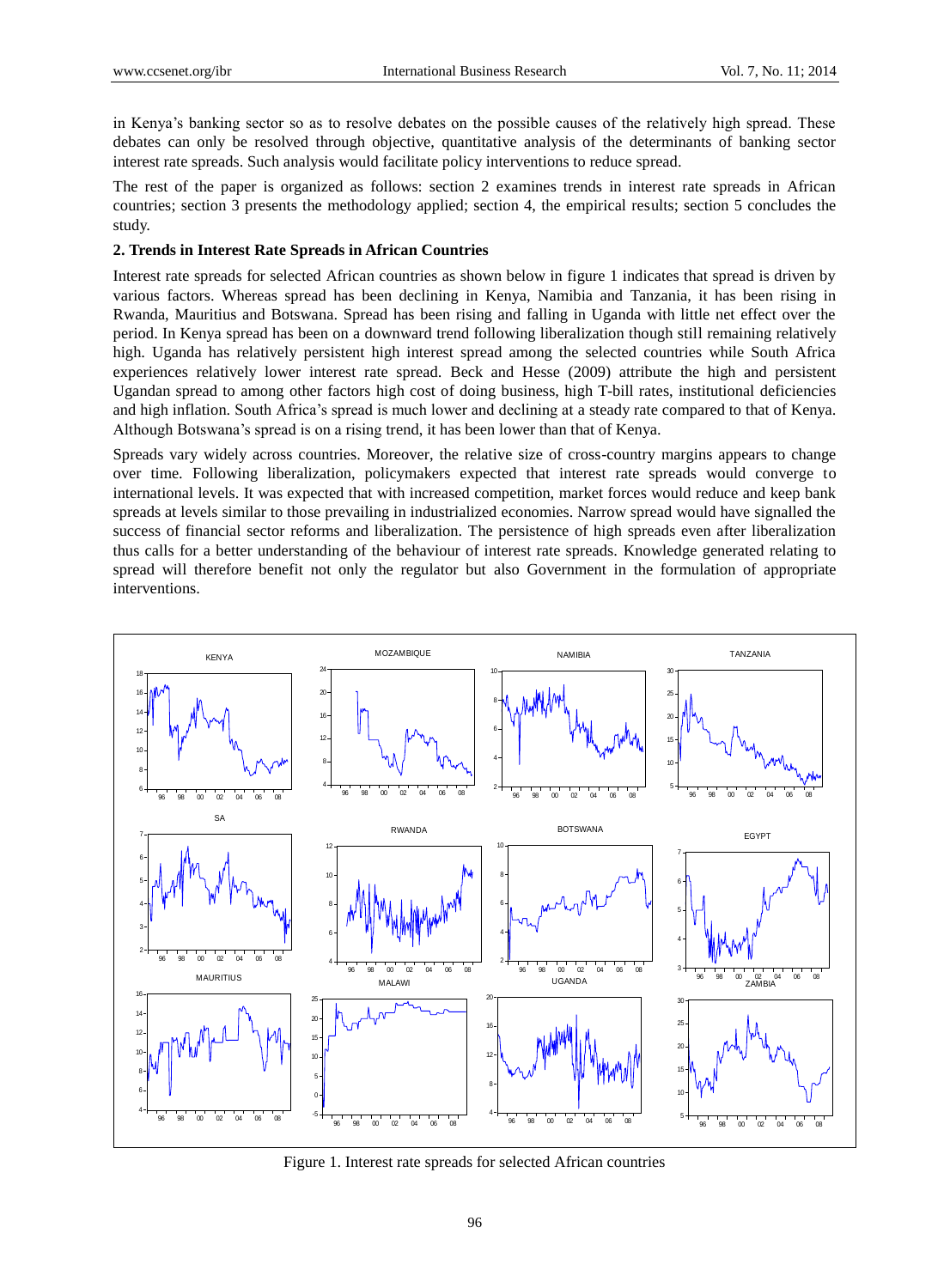#### **3. Methodology**

This study applies two methods in anlaysis; decomposition technique and panel data analysis. The decomposition approach combines data from income statements and consolidated balance sheets of commercial banks to analyze the spread.

*3.1 Decomposition of the Spread*

Following Randall (1998) income statements and balance sheets of commercial banks can be used to derive an accounting framework to decompose the interest rate spread.

The consolidated income statement of commercial banks is used to derive the following:

$$
\pi = (TII + NII) - (TIE + TOE) - LLP \tag{1}
$$

Where

 $\pi$  is profit before taxes (operating profit);

TII is total interest income;

NII is non interest income;

TIE is total interest expenses;

TOE is total operating expenses;

LLP is total loan loss provisions.

Equation (1) states that profit is total income minus (-) total expenses minus (-) total loan loss provisions.

Rearranging this relationship of consolidated income statement of commercial banks, we can derive the interest margin i.e. the difference between interest income and interest expense.

$$
TII - TIE = \pi + TOE + LLP - NII
$$
\n<sup>(2)</sup>

Dividing through by Deposits and using Loans and Assets:

$$
TII \ast \frac{L}{L \ast D} - \frac{TIE}{D} = \frac{\pi}{A} \ast \frac{A}{D} + \frac{TOE}{D} + \frac{LLP}{D} - \frac{NII}{D}
$$
(3)

Where

*A*  $\frac{\pi}{2}$  is gross return on assets (ROA).

In line with Randall (1998), the ratio of loans to deposits (L/D) is one minus required reserve ratio yielding:

$$
\frac{TH}{L} * (1 - rr) - \frac{TE}{D} = ROA * \frac{A}{D} + \frac{TOE}{D} + \frac{LLP}{D} - \frac{NII}{D}
$$
(4)

Thus:

$$
\frac{TH}{L} - \frac{THE}{D} = rr \times \frac{TH}{L} + ROA \times \frac{A}{D} + \frac{TOE}{D} + \frac{LLP}{D} - \frac{NII}{D}
$$
(5)

Where  $\left(\frac{III}{L} - \frac{IIE}{D}\right)$ *TIE L*  $\frac{TH}{1} - \frac{TE}{1}$  is implicit average interest rate spread and;

 $\frac{TH}{L}$  is implicit average lending rate;

 $rac{THE}{D}$  is implicit average deposit rate;

rr is required reserve ratio, where  $L/D = 1$ -rr;

ROA is return on assets.

The decomposition of the spread is done using equation (5) which states that interest rate spread equals required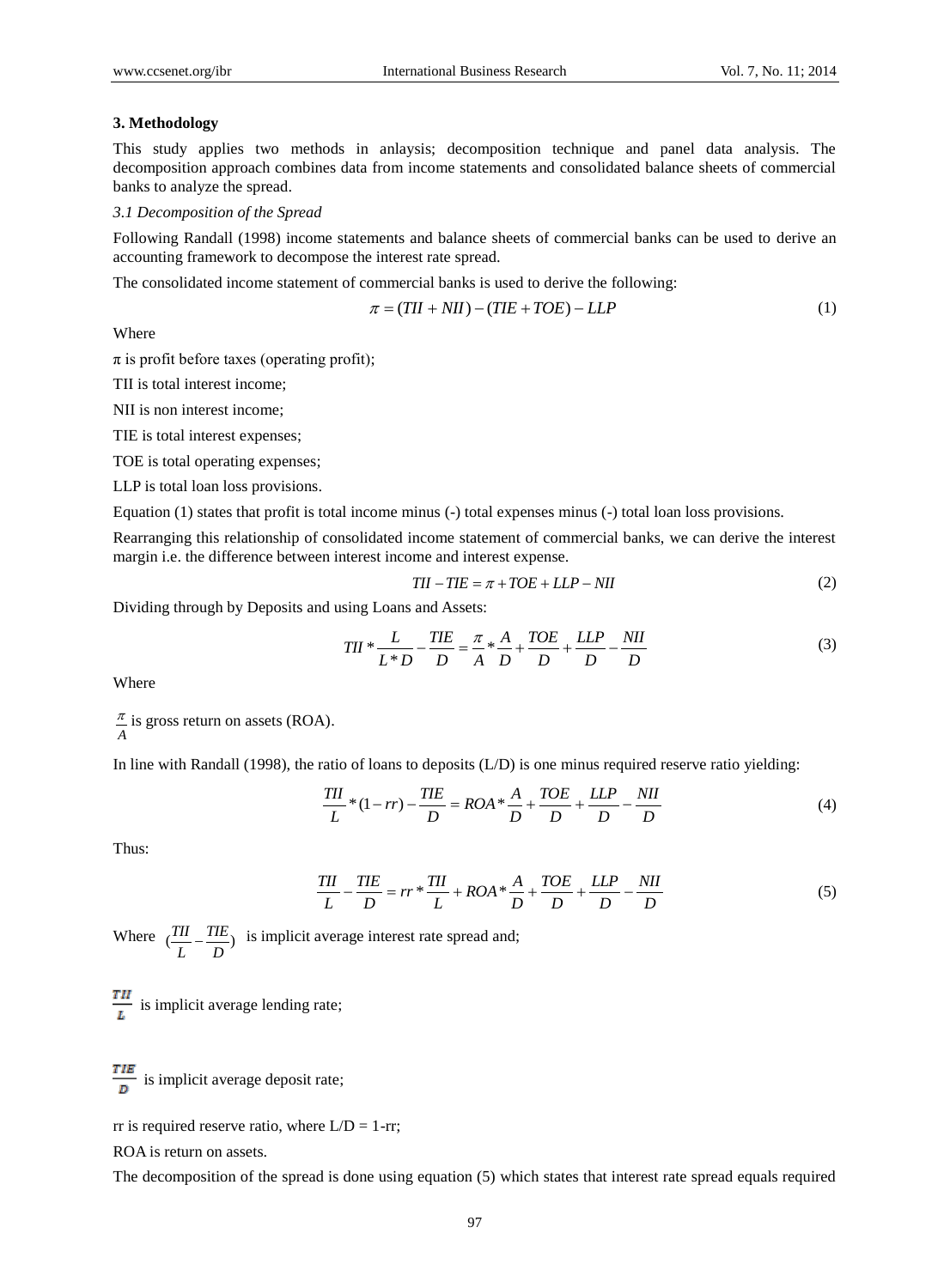reserves multiplied by total interest income divided by loans plus(+) return on assets multiplied by assets divided by deposits plus(+) total operating expenses divided by deposits plus(+) total loan loss provisions divided by deposits minus(-) non-interest income divided by deposits. These computations will be implemented on an annual basis in a tabular format over the period of the study. From this analysis it should be possible to see the percentage contribution of each of the factors included.

### *3.2 Panel Data Estimation*

In order to incorporate industry and macroeconomic factors in addition to bank-specific factors, panel data analysis will be carried out with banks' interest rate margins as dependent variable using a fixed effects approach. Thus, we estimate the following fixed effects model:

$$
\text{int } \text{erest } \text{margin}_{i,t} = \alpha_i + x'_{i,t} \beta + \varepsilon_{i,t} \tag{6}
$$

Where  $x_{i,t}$  is a k-dimensional vector of explanatory variables. It is assumed that a change in x will lead to the same effects on interest margin for all banks over the period but the average level for each bank will differ. The  $\alpha_i$  captures effects of factors peculiar to the i<sup>th</sup> bank and that are constant overtime. In the fixed effects model,  $\alpha_i$ represents fixed parameters. The model does not impose any restrictions on the relationship between  $\alpha_i$  and  $x_{i,t}$ . This is unlike the random effects model which suffers inconsistent estimators in the event that  $\alpha_i$  and  $x_i$ , are correlated.

### *3.3 Description of Data*

The data consists of annual observations obtained from commercial banks financial statements. Comparative data was also obtained from the International Financial Statistics of IMF. Data covers the period from 1999-2008 and across 39 banks. The vector of explanatory variables covers bank and industry-specific data and macroeconomic data as enumerated below.

### 3.3.1 Bank and Industry -Specific Data

(1) Provision for doubtful debts as a ratio of total loans or non-performing loans to total loans – inverse indicator of the quality of assets and intended to capture credit risk. Positive relationship expected with spread.

(2) Ratio of operating cost (including wage bill) to total assets. Positive relationship with spread expected.

(3) Ratio of each bank's deposits to total system deposits - Market share of each commercial bank in the deposit market as an indicator of size to test the efficient market hypothesis or existence of economies of scale. To the extent that market shares get translated into market power, banks with higher shares of the market may be able to charge higher rates on loans. On the other hand, large banks may be able to reap economies of scale and may pass on some of these benefits to their customers in the form of lower spreads. Therefore market share view predicts a negative relationship with spread while the market power view predicts a positive relationship.

(4) Liquidity is measured as ratio of liquid assets to total assets (sometimes defined as liquid assets relative to short-term liabilities). Liquid assets refer to cash and deposit balances in other banks (including reserve requirements at the CBK). This is a cost to banks and is self-imposed for prudential reasons or as a result of regulation (reserve requirement). Positive relationship is expected.

(5) Ratio of bank equity to total assets- positive relationship expected since holding large equity ratios either on a voluntary basis or as a result of regulation can be costly for banks. Holdings of excessive capital increase opportunity costs. New capital requirements could therefore affect spreads.

(6) Herfindahl index in the deposit and lending market segment – defined as the sum of squared market shares in the deposit or loan market segment scaled by 1000 (ranges from 0 to 1)- measures banking sector concentration or extent to which loans/ deposits are concentrated on the hands of few banks within the system. A positive sign on the coefficient is an indication of greater market power and less competition in the sector.

(7) Intermediation defined as total loans over total liabilities- banks involved in intermediation of loans better prepared for competition and charge lower spread.

### 3.3.2 Macroeconomic Data

Bank spreads can be affected by macroeconomic environment in which banks operate so there is need to control for the inflation rate, the real output growth, Treasury bill rate and exchange rate variability.

(1) Change in consumer price index or inflation – if inflation shocks are not passed through both rates equally fast then spreads should reflect this.

(2) Change in output or GDP growth– as output growth slows down during the business cycle, credit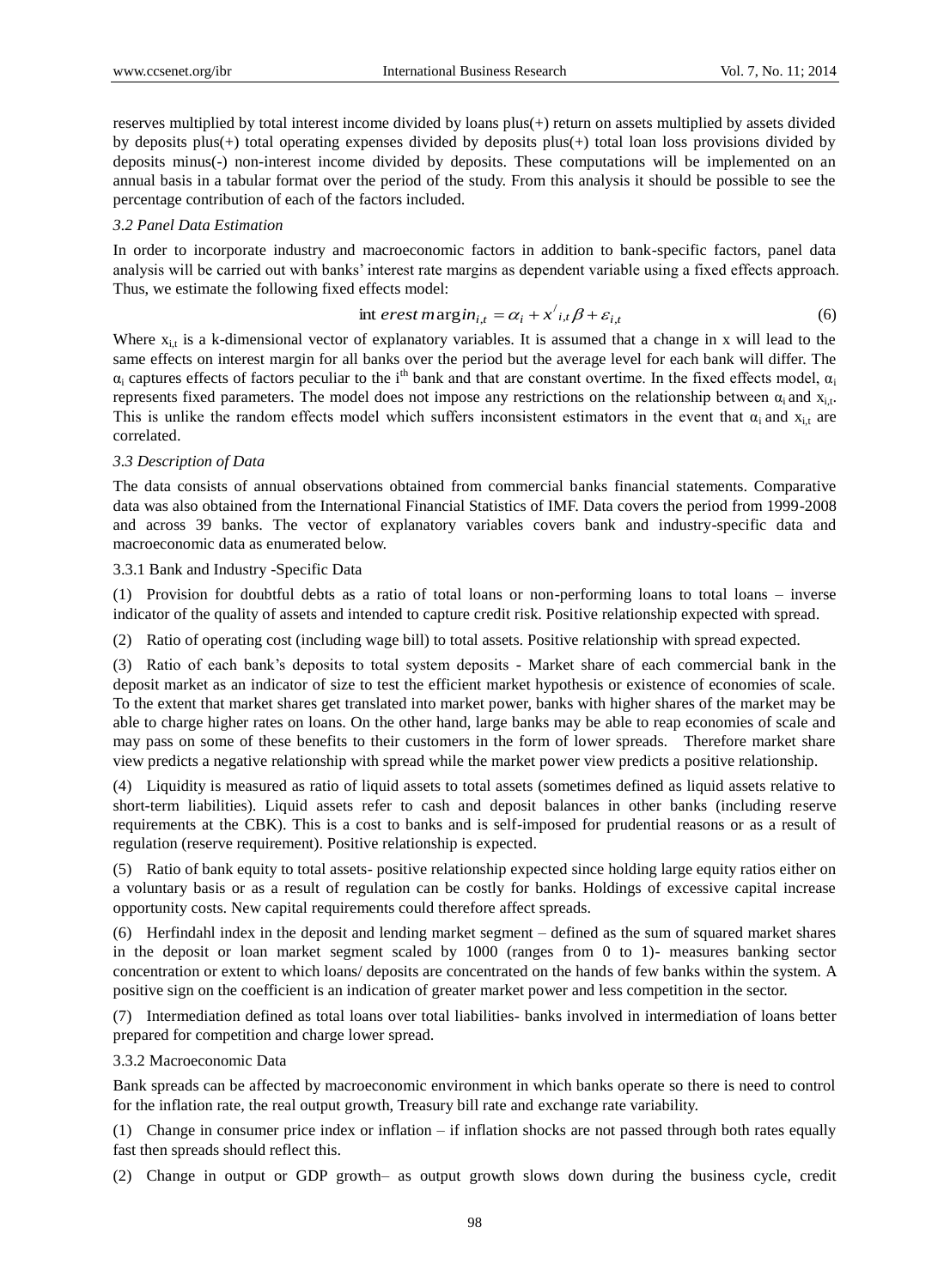worthiness de*t*eriorates and other things equal this is likely to be reflected in the higher bank loan rates.

(3) Treasury bill rate- proxies for the marginal cost of funds- could also proxy for alternative investment opportunities of banks.

(4) Exchange rate stability (proxied by exchange rate standard deviation over the last twelve months).

| Table 1. Definition of variables used |  |
|---------------------------------------|--|
|---------------------------------------|--|

| Variable                                | Definitions                                                                                                                                      |
|-----------------------------------------|--------------------------------------------------------------------------------------------------------------------------------------------------|
| Time-variant bank -level variables      |                                                                                                                                                  |
| Interest margin $(S1)$                  | interest on loans & advances over loans & advances to customers minus (-)<br>interest on deposits over total deposits                            |
| Capital ratio                           | Ratio of bank equity to total assets                                                                                                             |
| Liquidity ratio                         | Ratio of liquid Assets to Total assets                                                                                                           |
| Non-performing loan ratio               | Ratio of Total non-performing loans to Total loans                                                                                               |
| Cost ratio                              | Ratio of total operating expense to Total assets. Total operating expenses include<br>general administrative expenses and other operating costs. |
| Market share (deposits)                 | Ratio of bank's deposits to total banking sector deposits                                                                                        |
| Degree of intermediation                | Total loans over total liabilities                                                                                                               |
| Time-variant sector and macro variables |                                                                                                                                                  |
| Exchange rate stability/variability     | Standard deviation of exchange rate over the last 12 months                                                                                      |
| Inflation rate                          | Per cent change in CPI                                                                                                                           |
| Treasury bill rate                      | 91-day treasury bill rate                                                                                                                        |
| GDP growth rate                         | Real GDP growth rate                                                                                                                             |
| Herfindahl index-loans                  | Herfindahl index calculated using market share (loans) data from 39 banks                                                                        |

### **4. Empirical Results**

#### *4.1 Descriptive Statistics*

4.1.1 Interest Margin Measure

The interest margin measure used in estimation is defined as interest on loans and advances over loans and advances to customers minus interest on deposits over total deposits. Looking at the trend of the interest rate margin, it is clear that this has been on a downward trend ultimately stabilizing in the period after 2004 (figure 2).

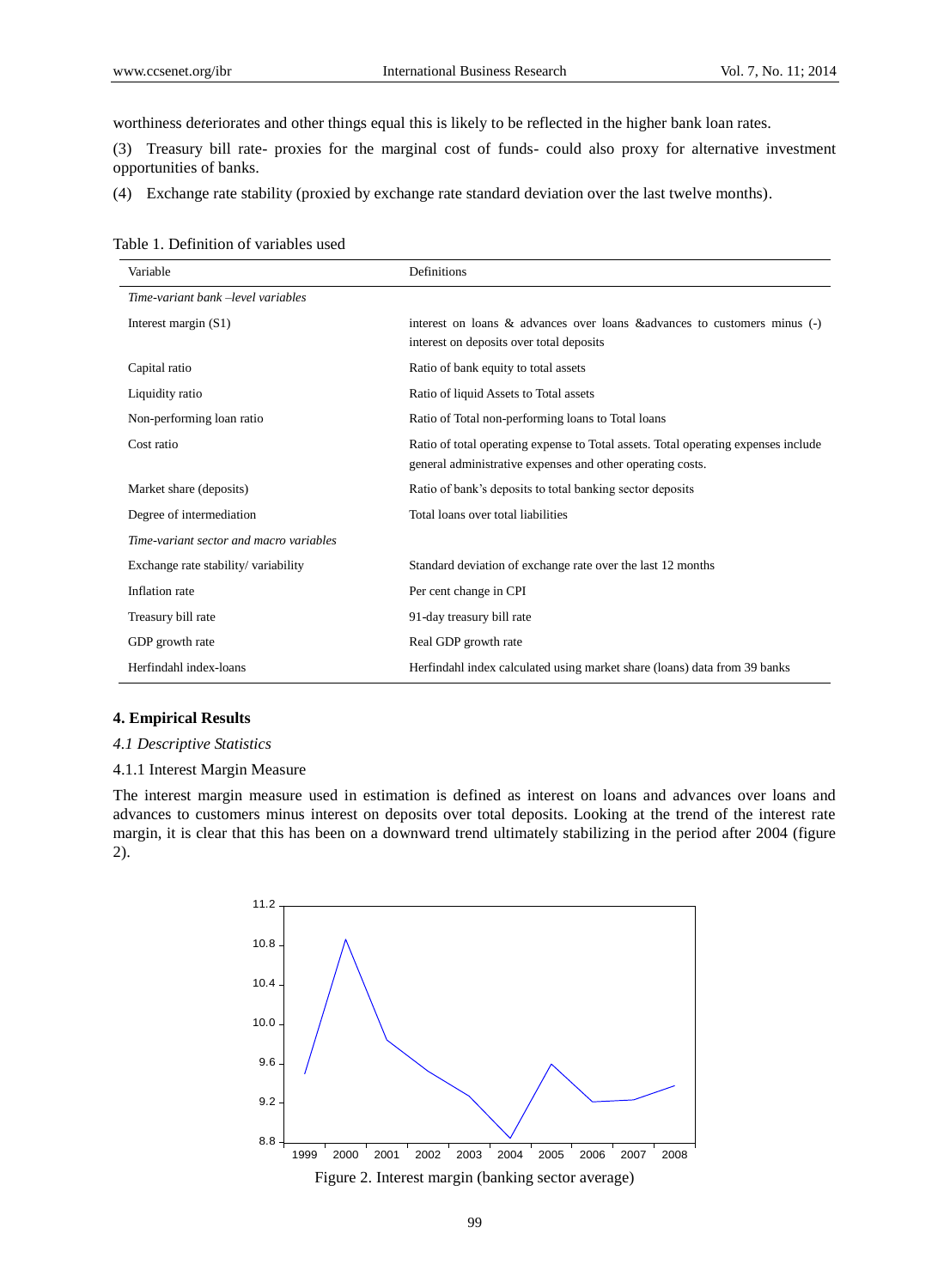#### 4.1.2 Lending, Deposit Rates and Interest Margin

Average lending rate is highly correlated with average deposit rate (see figure 3). However, when compared with spread, deposit rates appear to be weakly related to spread while the lending rate appears highly correlated with spread implying that adjustments in the lending rates could contribute more to changes in spread. Therefore spread could be reduced if sustained reduction in lending rates is achieved.



Figure 3. Comparing average lending and deposit rates and interest margin (s1)

4.1.3 How Are Lending Rates Relating with Key Spread (Interest Margin) Determinants?

Given the strong correlation between spread and lending rates, the factors influencing spread are also highly correlated with lending rates as shown in figure 4 below. It is clear that lending rates are positively correlated with capital ratios, non-performing loans and cost ratios.



Figure 4. Lending rates and key spread determinants

4.1.4 Interest Margins and Bank-Specific Factors: General Trends and Correlations

To relate interest rate margins and bank-specific variables, averages for the whole financial sector are computed. The non-performing loans are positively correlated with interest margins at levels and in differences (see table 2a & 2b). Non-performing loans has declined persistently since 2000.

Cost ratio represented by the ratio of operating expenses to total assets is positively correlated with interest margin at levels and also in differences (0.50 in both cases). Cost ratio declined and has moved closely with spread over the entire period.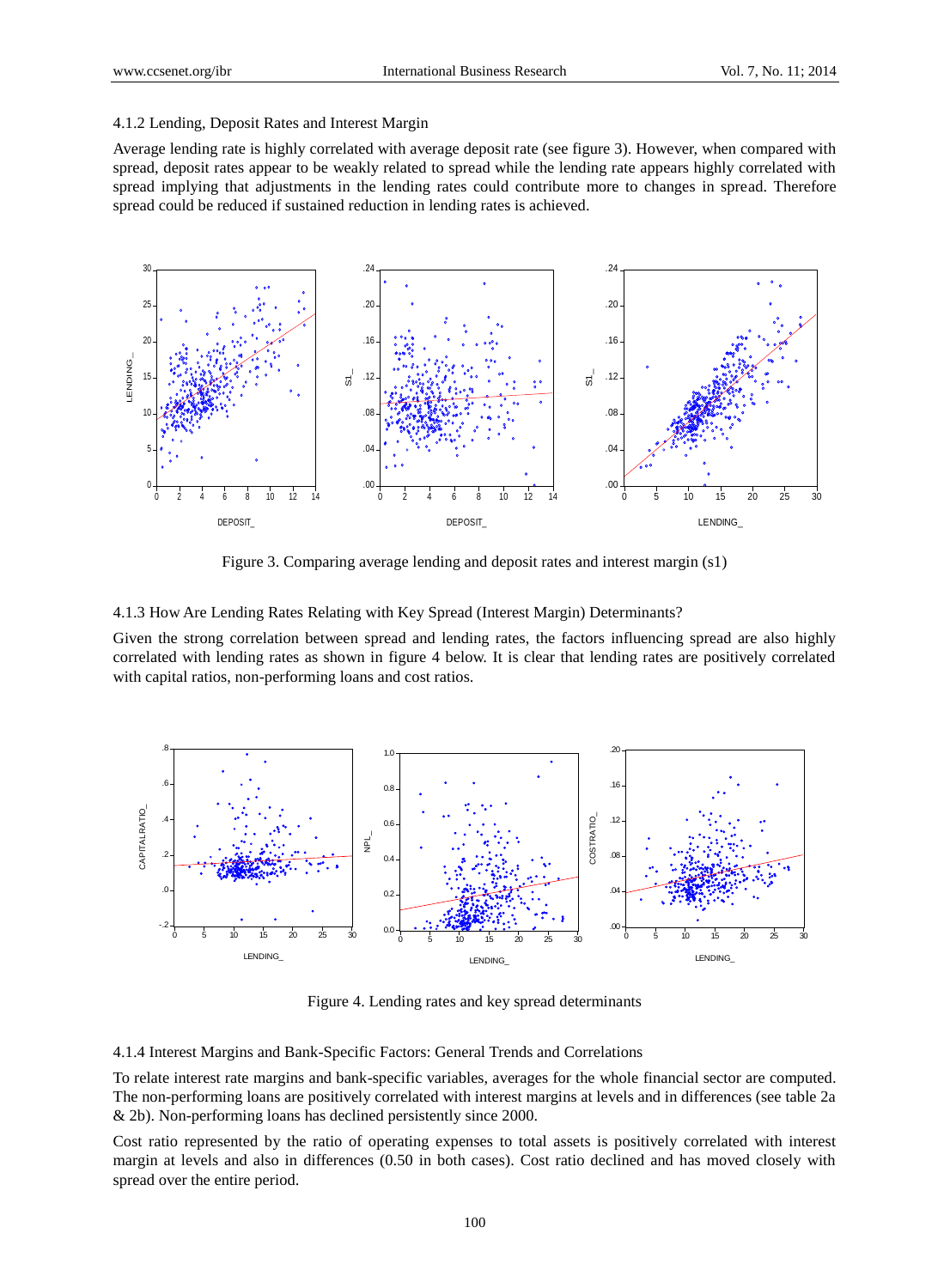The liquidity ratio declined in 1999-2002. Since 2003 it rose, peaking in 2007 before declining again. Liquidity is positively correlated with interest margin at levels and in differences.

|                       | interest |               | liquidity |                | non-performing |            | interest income |
|-----------------------|----------|---------------|-----------|----------------|----------------|------------|-----------------|
|                       | margin   | capital ratio | ratio     | Intermediation | loans          | cost ratio | share           |
| interest margin       | 1.00     |               |           |                |                |            |                 |
| capital ratio         | 0.13     | 1.00          |           |                |                |            |                 |
| liquidity ratio       | 0.04     | 0.10          | 1.00      |                |                |            |                 |
| intermediation        | 0.14     | 0.54          | $-0.13$   | 1.00           |                |            |                 |
| non-performing loans  | 0.11     | 0.30          | $-0.06$   | 0.55           | 1.00           |            |                 |
| cost ratio            | 0.50     | 0.30          | $-0.04$   | 0.43           | 0.38           | 1.00       |                 |
| interest income share | $-0.04$  | $-0.24$       | 0.05      | $-0.20$        | $-0.09$        | $-0.47$    | 1.00            |

| Table 2a. Correlation table of bank-specific variables with interest margin-in levels |  |  |  |  |
|---------------------------------------------------------------------------------------|--|--|--|--|
|                                                                                       |  |  |  |  |
|                                                                                       |  |  |  |  |

Table 2b. Correlation table of bank-level variables with interest margin- in differences

|                           |                    |                  |         |                       | D(INTERME-       |                    |        |
|---------------------------|--------------------|------------------|---------|-----------------------|------------------|--------------------|--------|
|                           | <b>D(INTEREST)</b> | <b>D(CAPITAL</b> | D(COST  | <b>D(INTEREST)</b>    | <b>DIATION</b>   | <b>D(LIQUIDITY</b> |        |
|                           | MARGIN)            | RATIO)           | RATIO)  | <b>INCOME SHARE</b> ) | <b>MEASURE</b> ) | RATIO)             | D(NPL) |
| <b>D(INTEREST)</b>        |                    |                  |         |                       |                  |                    |        |
| MARGIN)                   | 1.00               |                  |         |                       |                  |                    |        |
| D(CAPITAL RATIO)          | 0.29               | 1.00             |         |                       |                  |                    |        |
| D(COST RATIO)             | 0.50               | 0.38             | 1.00    |                       |                  |                    |        |
| <b>D(INTEREST)</b>        |                    |                  |         |                       |                  |                    |        |
| <b>INCOME SHARE</b> )     | 0.11               | $-0.47$          | 0.36    | 1.00                  |                  |                    |        |
| <b>D(INTERMEDIATION</b>   |                    |                  |         |                       |                  |                    |        |
| <b>MEASURE</b> )          | $-0.15$            | 0.09             | $-0.02$ | 0.50                  | 1.00             |                    |        |
| <b>D(LIQUIDITY RATIO)</b> | 0.30               | $-0.40$          | 0.22    | 0.25                  | $-0.16$          | 1.00               |        |
| D(NPL)                    | 0.90               | 0.23             | 0.37    | $-0.16$               | $-0.36$          | 0.45               | 1.00   |

#### *4.2 Decomposition of the Spread*

From table 3, it can be observed that the percentage points attributable to various costs (reserve costs, operational costs and loan loss provisions) varied over the 10-year period. Operating costs accounted for the largest percentage points. Operating costs accounted for 10 percentage points in 1999 and its attributable effects have declined gradually to 7.3 percentage points in 2008. The portion attributable to Reserve costs also declined from 2.4% 1999 to 1.2% 2008. The percentage points attributable to loan loss provisions declined from 5.6 in 1999 to 0.5 in 2008. Non-interest income on the other hand did not change much, declining from 6.0 in 1999 to 5.2 in 2008. The combined effect of reduced reserve costs, loan loss provisions and operating costs was an increase in return on assets from 1.0% in 1999 to 4.1% 2008.

Overall, therefore, operating costs continue to play an important role in the determination of the interest rate spread. The role played by loan loss provisions has continued to diminish overtime.

The residual element is due to errors of combining flow data from income statements and stock data from consolidated balance sheet and also due to the assumption that Loans as a proportion of deposits (loanable funds) is deposits net of required reserves i.e.  $L = (1-rr) * DD$ .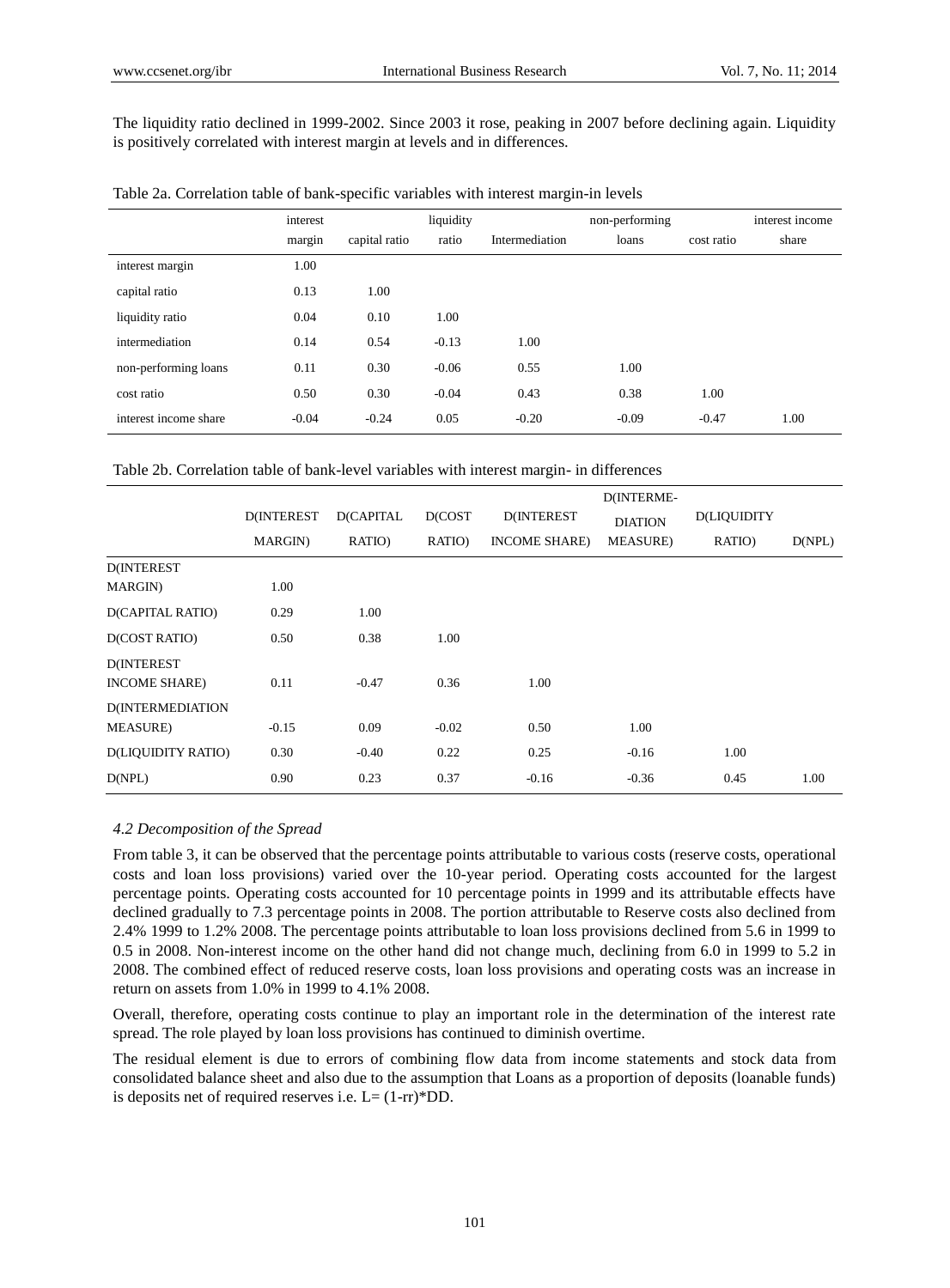|                                                         | 1999   | 2000 | 2001 | 2002 | 2003 | 2004 | 2005 | 2006 | 2007 | 2008 |
|---------------------------------------------------------|--------|------|------|------|------|------|------|------|------|------|
| interest income/loans                                   | 20.0   | 18.1 | 16.7 | 16.5 | 15.9 | 14.4 | 15.8 | 15.6 | 17.0 | 19.5 |
| interest expense/deposits                               | 7.1    | 6.4  | 5.0  | 3.7  | 2.3  | 1.4  | 2.7  | 2.7  | 2.7  | 3.2  |
| $S$ pread <sup><math>z</math></sup>                     | 12.9   | 11.7 | 11.7 | 12.7 | 13.7 | 12.9 | 13.2 | 12.9 | 14.3 | 16.3 |
| <b>rr</b>                                               | 12.0   | 12.0 | 10.0 | 10.0 | 8.0  | 6.0  | 6.0  | 6.0  | 6.0  | 6.0  |
| rr*interest income/loans <sup>a</sup>                   | 2.4    | 2.2  | 1.7  | 1.6  | 1.3  | 0.9  | 0.9  | 0.9  | 1.0  | 1.2  |
| (operating cost/deposits <sup>b</sup>                   | 10.0   | 9.1  | 8.7  | 8.6  | 7.9  | 7.6  | 7.8  | 7.6  | 7.8  | 7.3  |
| provision for losses on loans and advances <sup>c</sup> | 5.6    | 4.0  | 2.5  | 2.8  | 2.0  | 1.7  | 1.3  | 1.3  | 0.8  | 0.5  |
| Return on assets*Assets/Deposits <sup>d</sup>           | 1.9    | 1.2  | 2.7  | 2.1  | 3.9  | 3.2  | 3.8  | 4.4  | 4.7  | 5.1  |
| Non-interest income <sup>e</sup>                        | 6.0    | 5.6  | 5.8  | 5.8  | 6.1  | 5.5  | 5.3  | 5.6  | 5.5  | 5.2  |
| Residual <sup>t</sup>                                   | $-1.0$ | 0.9  | 1.9  | 3.3  | 4.7  | 5.0  | 4.6  | 4.3  | 5.5  | 7.5  |

#### Table 3. Decomposition of interest margin (in percent)

*spread,*  $z = a+b+c+d-e+f$ .

#### *4.3 Panel Estimation Results*

In this section, I report results from panel regressions. Initial panel estimations yielded insignificant results for liquidity, market share (deposits), herfindahl index (loans) and inflation (see appendix table 2). These variables natively, market share (deposits), nerrindant model (toans) and initiation (see appendix table 2). These variables<br>were subsequently dropped from the estimated model. As already noted by *Cihak'* and Podpiera (2005), concentration of the banking system in Kenya is low as shown by low herfindahl index. This could explain why market share and herfindahl index are insignificant determinants of spread.

The panel regressions in table 4 show that the capital ratio has significant positive effects on interest margin as expected implying that banks holding large equity ratios have to pass on the cost by charging higher interest margins. Another expected result is the significant positive effect of non-performing loans on interest margins. The decline in non-performing loans signalled reduced credit risk hence pushing down interest rate margins. Further decline in non-performing loans is therefore desirable.

The cost ratio is highly significant and positive as expected. Cost reduction over the period has therefore contributed to reduced interest margin. Further decline in costs and improved efficient operations of commercial banks is important in bringing down and maintaining low interest margins.

The degree of intermediation as proxied by the loan-liabilities ratio is highly significant and negative as expected suggesting that banks which are more involved in intermediation of loans charge lower interest margins.

The Macroeconomic environment also has significant effects on interest margins. Improved economic performance or growth exerts an upward pressure on interest margins most likely arising from the increased demand for credit. Economic growth is however significant at the 10 per cent level of significance. Increased exchange rate instability (proxied by rising standard deviations of nominal exchange rate from the mean) exerts highly significant positive effects on interest margins. Similarly, Treasury bill rate has significant positive effects on interest margins.

| Dependent Variable: Interest Rate Margin |             |            |             |        |  |  |  |  |  |  |
|------------------------------------------|-------------|------------|-------------|--------|--|--|--|--|--|--|
| Variable                                 | Coefficient | Std. Error | t-Statistic | Prob.  |  |  |  |  |  |  |
| Constant                                 | 3.352744    | 1.107560   | 3.027144    | 0.0027 |  |  |  |  |  |  |
| Capital ratio                            | 0.063171    | 0.024996   | 2.527216    | 0.0121 |  |  |  |  |  |  |
| Intermediation measure                   | $-0.020591$ | 0.006949   | $-2.963433$ | 0.0033 |  |  |  |  |  |  |
| Cost ratio                               | 0.629320    | 0.125607   | 5.010214    | 0.0000 |  |  |  |  |  |  |
| Non-performing loans                     | 0.057708    | 0.016732   | 3.448924    | 0.0007 |  |  |  |  |  |  |
| GDP growth                               | 0.128298    | 0.067434   | 1.902563    | 0.0581 |  |  |  |  |  |  |
| Exchange rate variability                | 0.258003    | 0.088280   | 2.922543    | 0.0038 |  |  |  |  |  |  |
| Treasury bill rate                       | 0.118633    | 0.044562   | 2.662184    | 0.0082 |  |  |  |  |  |  |
| <b>Fixed Effects</b>                     |             |            |             |        |  |  |  |  |  |  |

|  | Table 4. Panel estimation of interest margin equation |  |
|--|-------------------------------------------------------|--|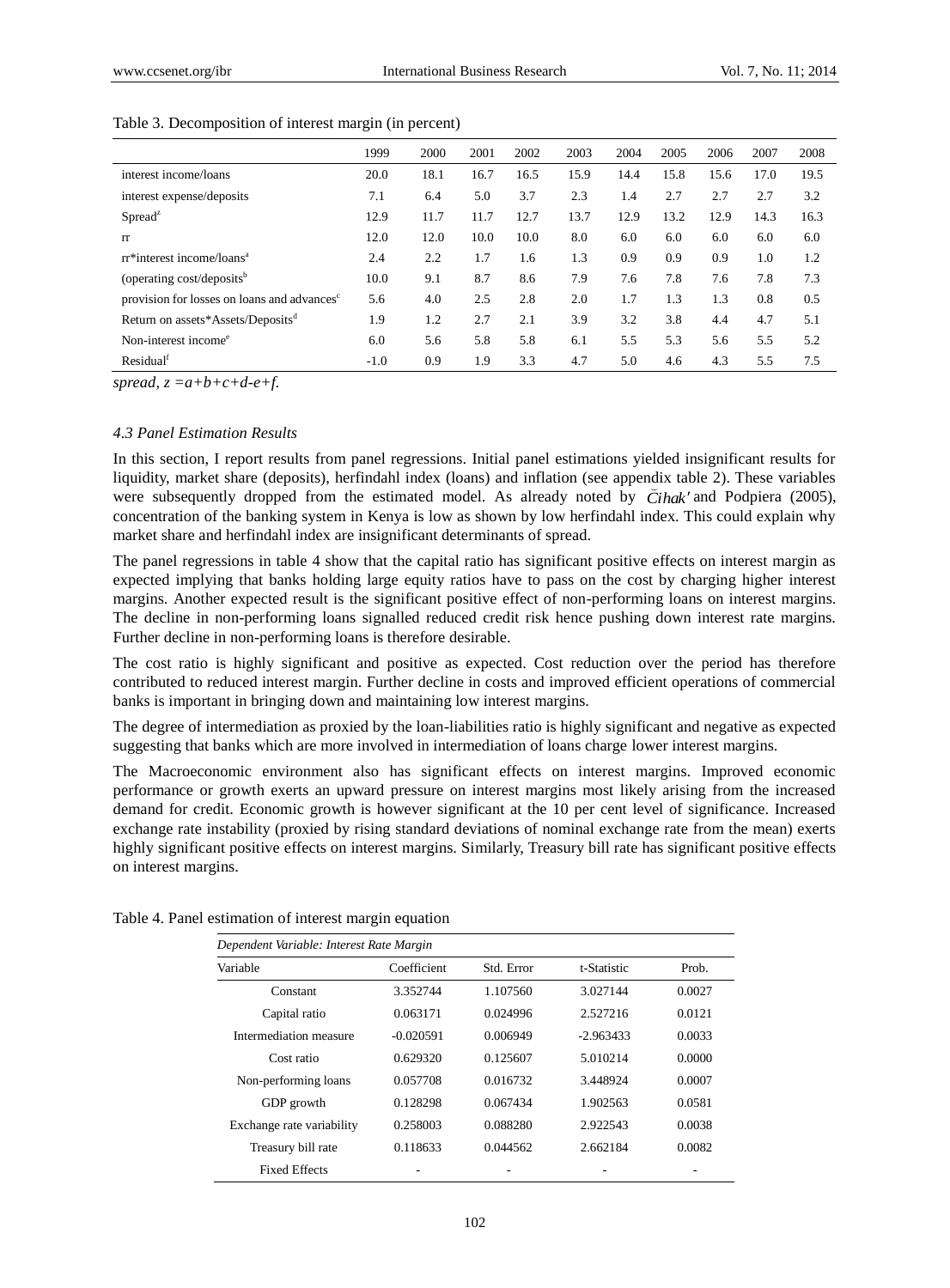| R-squared                    | 0.66  |
|------------------------------|-------|
| <b>Adjusted R-squared</b>    | 0.61  |
| F-statistic                  | 11.95 |
| Prob(F-statistic)            | 0.00  |
| <b>Computed Elasticities</b> |       |
| Capital ratio                | 0.11  |
| Intermediation measure       | 0.17  |
| Cost ratio                   | 0.38  |
| Non-performing loans         | 0.12  |
| GDP growth                   | 0.05  |
| Exchange rate variability    | 0.06  |
| Treasury bill rate           | 0.10  |

From the computed elasticities, the panel estimation results suggest that an increase of the capital (equity-assets) ratio by 1per cent would result in an upward adjustment of 0.11 percent in interest margins. Similarly, an increase in the non-performing loans as a ratio of total loans by 1 percent results in an increase in interest margins by 0.12 percent while a rise in loans-liabilities ratio (as a measure of the degree of intermediation) by 1per cent leads to a downward adjustment of interest margins by 0.17 percent.

Overall, the greatest increase in interest margins results from an increase in operating expenses (in this case as a ratio of assets). When operating expenses as a ratio of assets rises by 1 percent, interest margins are adjusted upwards by 0.38 percent. The Treasury bill rate also exerts a positive effect on interest margins. As Treasury bill rates rise by 1 percent, interest margins are adjusted upwards by 0.10 percent.

The Macroeconomic environment also has significant effects on interest margins. Improved economic performance or growth exerts an upward pressure on interest margins most likely arising from the increased demand for credit. An increase in economic growth by 1 percent leads to an increase in interest margins by 0.05 percent. Exchange rate instability on the other hand exerts positive effects on interest margins. An increase of exchange rate instability/ variability (measured in standard deviations from mean) by 1 percent results in an upward adjustment of interest margins by 0.06 percent.

The results obtained in this study are to a large extent consistent with findings of previous studies. The finding that operating costs and non-performing loans contribute significantly to interest rate spread is supported by Were and Wambua (2013) despite the fact that they used a different measure of spread. Though Were and Wambua (2013) did not include Treasury bill rate in their study, the significance of this variable in the current study is in line with findings of Ndung'u and Ngugi (2000) and Ngugi (2001). Inflation is found insignificant in this study and is also insignificant in Were and Wambua (2013). It is important however to note that Were and Wambua (2013) chose somehow different variables compared to what is used in this study. They did not include capital ratio, intermediation measure and exchange rate variability which have been found significant determinants in this study.

Like other methodologies, panel data analysis is subject to certain limitations. In the estimation, observations are pooled across banks which force the coefficients in the spread equation to be similar for all banks. Regarding the comparison of results obtained using the decomposition technique and panel data analysis; it should be pointed out that the decomposition technique cannot incorporate industry-wide variables as well as macroeconomic variables. The decomposition technique is therefore useful in so far as it illustrates the key bank-specific factors driving interest rate spread. However, despite these challenges, this study is able to offer great insights on the determinants of interest rate spread in Kenya.

#### **5. Conclusion and Policy Implications**

In this study, interest margins are hypothesized to be a function of bank and industry specific variables, the macroeconomic environment and market structure. Fixed effects panel estimation is applied on data obtained from commercial banks financial statements and published in the Banking survey. The data covers 39 commercial banks.

Decomposition of the spread using income statements and balance sheets of commercial banks shows that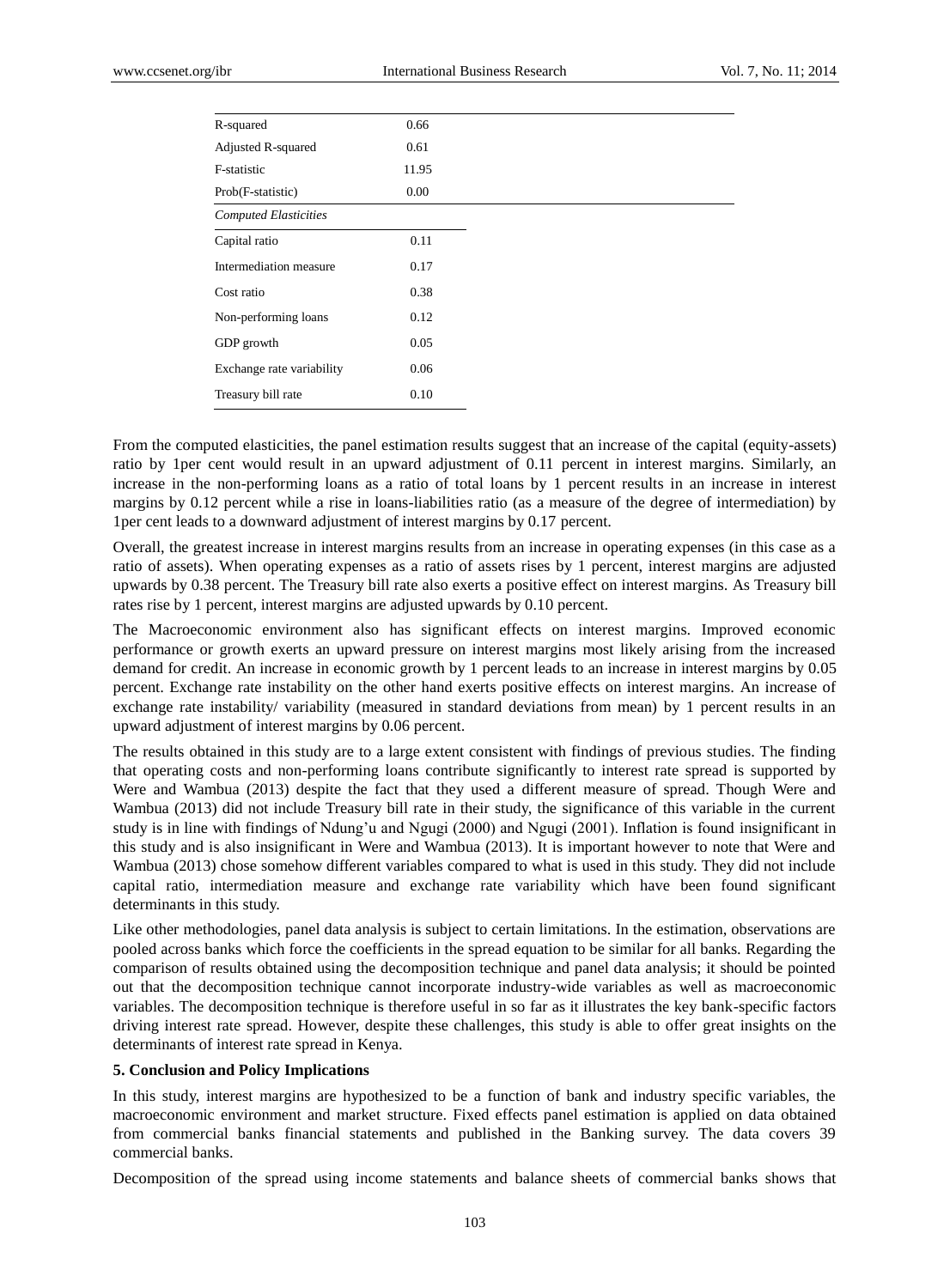between 7.3 percent and 10 percent of the interest margin over the period of study was attributable to operating costs. Operating costs therefore accounted for a significant portion of the spread or interest margin. Reserve ratio accounted for 1.2 percent to 2.4 percent of the interest margin while loan loss provisions accounted for 0.5 percent to 5.6 percent.

The panel estimations yielded consistent results with operating costs turning out to be highly significant and with highest interest margin elasticity implying that bank specific factors indeed play a significant role in determining interest rate margins. In addition to operating costs, the capital ratio has significant positive effects on interest margin as expected implying that banks holding large equity ratios pass on the cost by charging higher interest margins. Non-performing loans also have significant positive effects on interest margins.

Macroeconomic factors contribute to the interest margin. The Treasury bill rate reflecting the interplay between fiscal and monetary policies has significant positive effects on interest margins. Likewise, GDP growth has significant positive effects. It is noteworthy that exchange rate instability has significant positive effects on interest rate spread.

The results suggest that a 1 percent increase in operating costs translates to 0.38 percent increase in interest margin. Likewise, the elasticity of interest margins with respect to non-performing loans is 0.12 implying that a 1 per cent increase in non-performing loans would lead to an upward adjustment of interest margins by 0.12 percent. Similarly, a 1 percent increase in Treasury bill rates leads to an upward adjustment of interest margins by 0.1 percent while a 1 percent increase in GDP growth and exchange rate variability would result in increases in interest margins by 0.05 and 0.06 percent respectively. In contrast, a 1 percent increase in loans-liabilities ratio (intermediation measure) results in reduction in interest margins by 0.17.

The study clearly shows that tackling the interest spread problem requires coordinated efforts and a combination of fiscal and monetary policy actions. Policy actions pursued need to conform to the objective of further improving efficiency in the banking sector which in turn will reduce operational costs and hence impact favourably on interest rate spreads. The policies pursued with regard to non-performing loans in Kenya have so far borne fruit. Privatization of public owned banks has contributed to reduced non-performing loans over the study period and has thus had favourable effects on interest margins.

Maintaining macroeconomic stability is essential in the pursuit of low interest margins as demonstrated by the significant role played by Treasury bill rates and exchange rate stability in the determination of interest margins in Kenya's banking sector.

#### **References**

- Afanasieff, T. S., Lhacer, P. M., & Nakane, M. (2002). *Determinants of bank Interest rate spread in Brazil*. Research Department, Bank of Brazil. Retrieved from http://www.bcb.gov.br/pec/wps/ingl/wps46.pdf
- Arize, C., Malindretos, J., & Ike Obi, Z. (2002). Long- and short-term interest rates in 19 countries: tests of cointegration and parameter instability. *Atlantic Economic Journal, 30,* 105–120. http://dx.doi.org/10.1007/BF02299156
- Barajas, A., Teiner, R., & Salazar, N. (1999). Interest rate spread in banking in Colombia. *IMF Staff Papers, 46*, 196–224. Retrieved from http://www.imf.org/external/pubs/ft/wp/wp98110.pdf
- Berg, S. A., & Kim, M. (1998). Banks as multi-output oligopolies: An empirical evaluation of the retail and corporate banking markets. *Journal of Money, Credit and Banking*, *30,* 135–153. http://dx.doi.org/10.2307/2601206
- Berger, A. N., & Mester, L. J. (1997). Inside the black box: What explains differences in the efficiencies of financial institutions? *Journal of Banking & Finance, 21,* 895–947. http://dx.doi.org/10.1016/S0378-4266(97)00010-1
- Brock, P. L., & Suarez, L. R. (2000). Understanding the behaviour of bank spread in Latin America. *Journal of Development Economics, 63*, 113–134. http://dx.doi.org/10.1016/S0304-3878(00)00102-4
- Cihak, M., & Podpiera, R. (2005). Bank behaviour in developing countries: Evidence from East Africa. *IMF Working Paper WP/05/129*. Retrieved from https://www.imf.org/external/pubs/ft/wp/2005/wp05129.pdf
- Crowley, J. (2007). Interest rate spread in English-speaking African countries. *IMF Working Paper 101*. http://dx.doi.org/10.5089/9781451866650.001
- Favero, C. A., Giavazzi, F., & Spaventa, L. (1997). High yields: The spread on the German interest rate. *The Economic Journal, 107*, 956–985. http://dx.doi.org/10.1111/j.1468-0297.1997.tb00002.x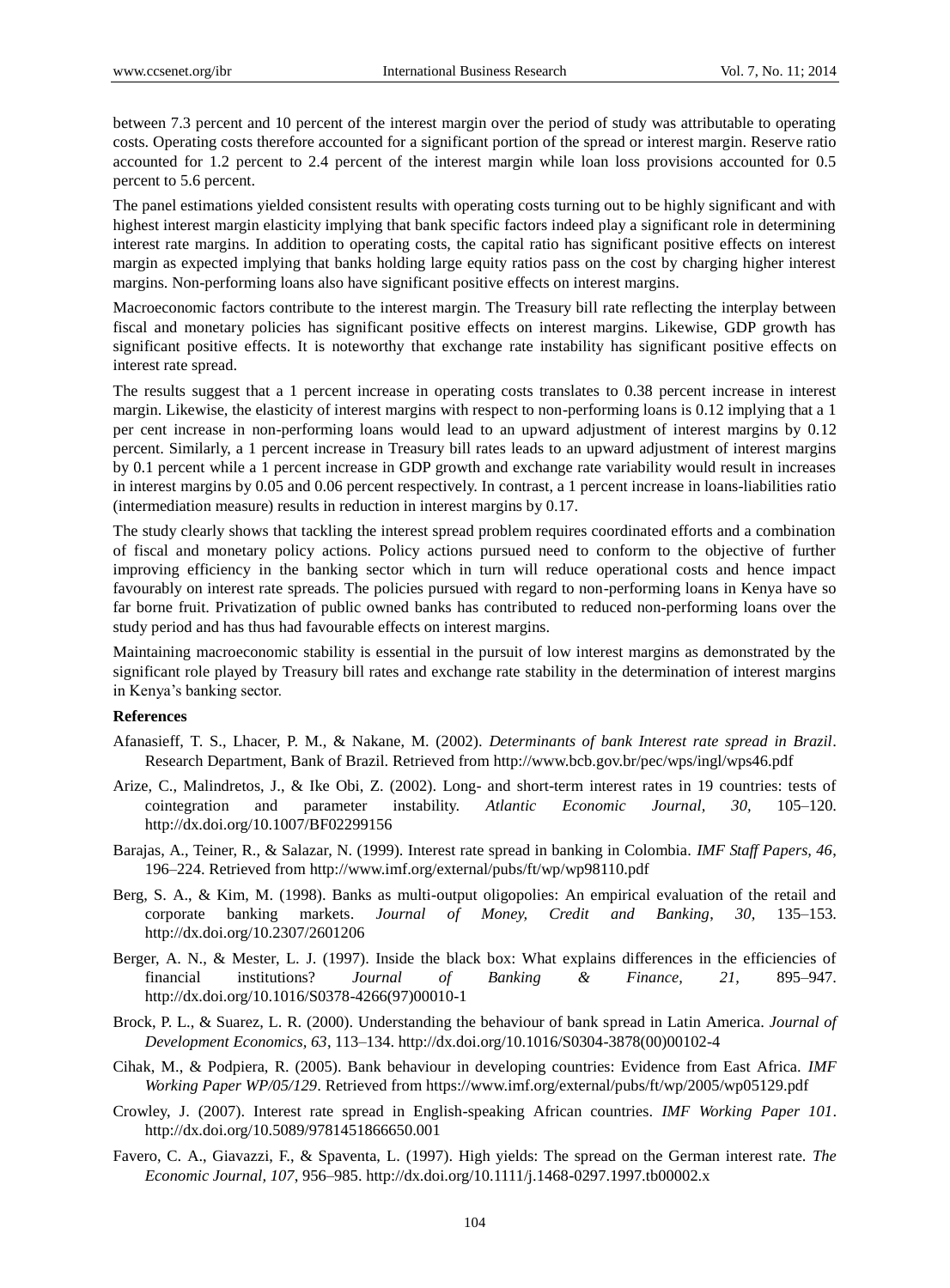Folawewo, A. O., & Tennant, D. (2008). Determinants of Interest Rate Spread in Sub Saharan African countries: A Dynamic Panel Analysis. Paper prepared for *13th annual African econometric society conference* (pp. 9–11). Retrieved from

http://www.africametrics.org/documents/conference08/day2/session6/folawewo\_tennant.pdf

- Hesse, H. (2007). Financial intermediation in the pre-consolidated banking sector in Nigeria. *World Bank Policy Research Working Paper*. Retrieved from http://www-wds.worldbank.org/servlet/WDSContentServer/WDSP/IB/2007/06/21/000016406\_2007062110 3202/Rendered/PDF/wps4267.pdf
- Hesse, H., & Beck, T. (2007). Why are interest rate spread so high in Uganda? *Journal of Development Economics, 88*, 192–204. Retrieved from http://www.sciencedirect.com/science/article/B6VBV-4T35NK5-1/2/05a8c6dc4b5aad96667ef1d9c88caa15
- Jayaraman, T., & Sharma, R. (2003). Why is Interest rate spread high in Fiji? Results from a preliminary study. *Fijian Studies: A Journal of Contemporary Fiji, 1*(1), 75–104. Retrieved from http://search.informit.com.au/documentSummary;dn=746642772435691;res=IELIND
- John C., Cox, J. C., Ingersoll, J. E. Jr., & Ross, S. A. (1985). A theory of the term structure of interest rates. *Econometrica, 53,* 385–407. http://dx.doi.org/10.2307/1911242
- Khawaja, I., & Din, M. (2007). The determinants of interest rate spread in Pakistan. Pakistan Institute of Development Economics, PIDE Working Papers 2007 (p. 22). Retrieved from http://www.pide.org.pk/pdf/Working%20Paper/Working%20Paper-22.pdf
- Lang, L. H., Litzenberger, R., & Liu, A. (1998). Determinants of interest rate swap spread. *Journal of Banking and Finance, 22*, 1507–1532. http://dx.doi.org/10.1016/S0378-4266(98)00068-5
- Ndungu, N. S., & Ngugi, R. W. (2000). Banking sector interest rate spread in Kenya. *KIPPRA Discussion Paper*, *No. 5*. Retrieved from http://eldis.org/go/home&id=4397&type=Organisation&more=yes#.VABIRPmSw8w
- Ngugi, R. (2001). Empirical Analysis of interest rate spread in Kenya. *African Economic Research Consortium paper No.106*. Retrieved **heating** *No.106*. http://dspace.africaportal.org/jspui/bitstream/123456789/32054/1/rp106.pdf?1
- Park, K. H., & Weber, W. L. (2006). Profitability of Korean banks: Test of market structure versus efficient structure. *Journal of Economics and Business, 58,* 222–239. http://dx.doi.org/10.1016/j.jeconbus.2005.09.003
- Ramful, P. (2001). Determinants of interest rate spread: Empirical evidence in Mauritian banking sector. Research Department, Bank of Mauritius. Retrieved from https://www.bom.mu/pdf/Research\_and\_Publications/Research\_Papers/spread.htm
- Saunders, A., & Schumacher, L. (2000). The Determinants of interest rate margin: An international study. *Journal of International Money and Finance, 19*, 813–832. http://dx.doi.org/10.1016/S0261-5606(00)00033-4
- Sharpe, S. A. (1990). Asymmetric information, bank lending and implicit contracts: A stylized model of customer relationships. *The Journal of Finance*, *45,* 1069–1087. Retrieved from http://www.jstor.org/stable/pdfplus/2328715.pdf?acceptTC=true&jpdConfirm=true
- Were, M., & Wambua, J. (2013). Assessing the determinants of interest rate spread of commercial banks in Kenya: an empirical investigation. Kenya Bankers Association, WPS/01/13. Retrieved from http://www.kba.co.ke/workingpaperseries/img/pdf/Working\_Paper\_WPS\_04\_12[2].pdf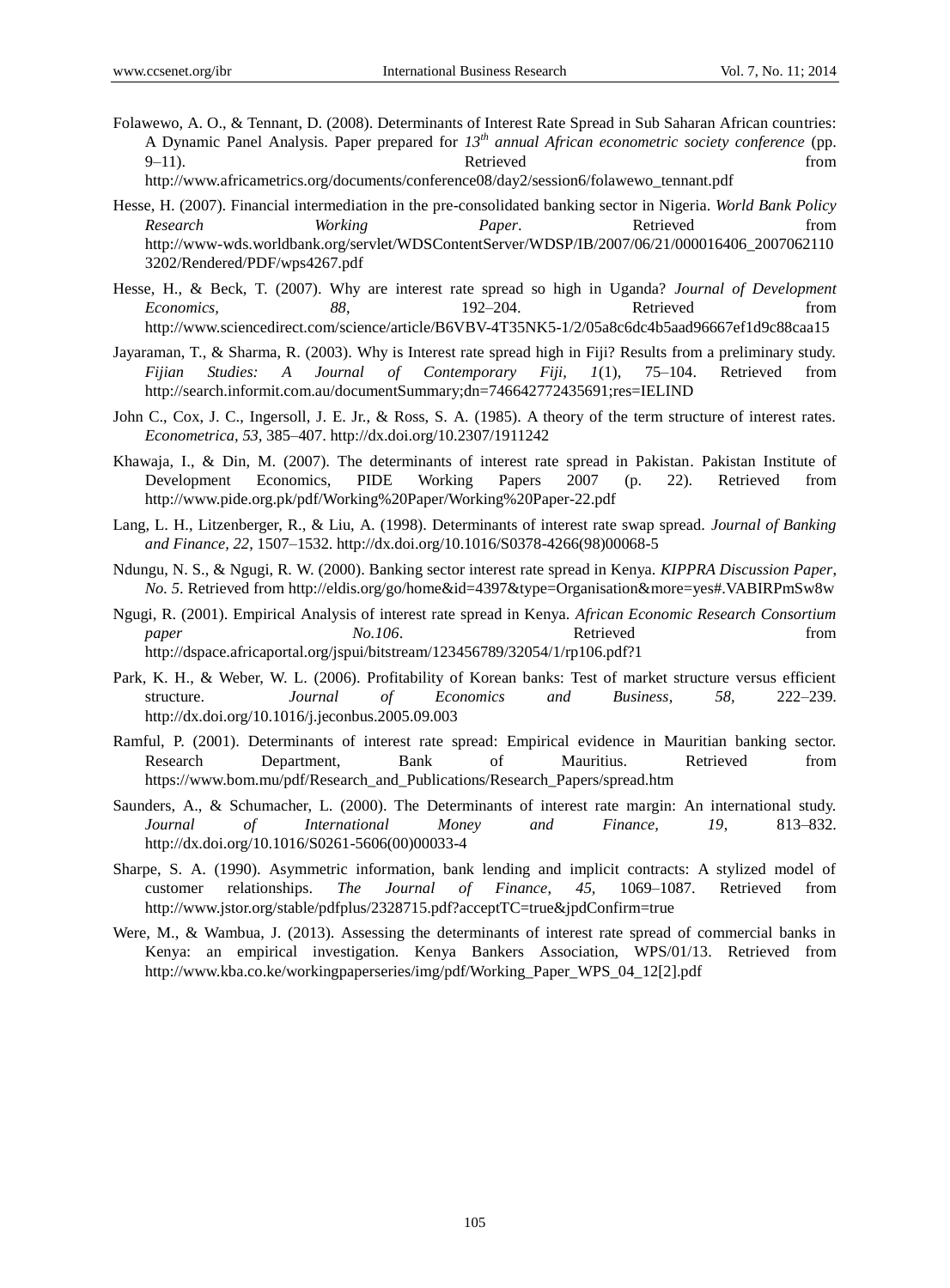### **Appendix**

# Appendix 1. Descriptive statistics

|                            | Coefficient of |       |                        |          |           |           |                 |          |                     |
|----------------------------|----------------|-------|------------------------|----------|-----------|-----------|-----------------|----------|---------------------|
| <b>Variable</b>            | Mean           |       | Median Maximum Minimum |          | Std. dev. | variation | <b>Skewness</b> | Kurtosis | <b>Observations</b> |
| Interest margin            | 9.53           | 8.90  | 22.67                  | 0.09     | 3.56      | 37.39     | 0.75            | 3.84     | 390                 |
| Capital ratio              | 16.54          | 13.23 | 76.80                  | $-16.66$ | 11.89     | 71.86     | 2.06            | 9.00     | 320                 |
| GDP growth                 | 3.58           | 3.36  | 7.10                   | 0.55     | 2.23      | 62.12     | 0.08            | 1.64     | 390                 |
| Herfindahl index(loans)    | 0.10           | 0.10  | 0.11                   | 0.09     | 0.01      | 8.82      | $-0.20$         | 1.67     | 390                 |
| inflation                  | 8.98           | 8.17  | 17.82                  | 1.62     | 5.11      | 56.96     | 0.47            | 2.11     | 390                 |
| liquidity                  | 17.97          | 16.06 | 66.21                  | 2.24     | 8.98      | 49.99     | 1.29            | 5.74     | 386                 |
| Intermediation measure     | 76.16          | 73.09 | 265.08                 | 20.11    | 33.90     | 44.51     | 1.75            | 8.72     | 387                 |
| Market share (deposits)    | 2.58           | 0.91  | 20.19                  | 0.01     | 4.16      | 161.03    | 2.57            | 9.04     | 387                 |
| Non-performing loans ratio | 20.31          | 14.98 | 95.15                  | 0.11     | 18.07     | 88.96     | 1.34            | 4.69     | 387                 |
| Cost ratio                 | 5.91           | 5.30  | 16.91                  | 0.74     | 2.54      | 43.01     | 1.43            | 5.64     | 386                 |
| Exchange rate variability  | 2.29           | 1.82  | 5.88                   | 0.50     | 1.79      | 77.89     | 1.09            | 2.78     | 390                 |
| Treasury bill rate         | 8.35           | 8.07  | 13.29                  | 2.96     | 3.37      | 40.37     | $-0.02$         | 1.92     | 390                 |

## Appendix 2. Initial panel Regression including insignificant variables

| Dependent Variable: Interest Margin |             |            |             |        |  |  |  |  |  |
|-------------------------------------|-------------|------------|-------------|--------|--|--|--|--|--|
| Variable                            | Coefficient | Std. Error | t-Statistic | Prob.  |  |  |  |  |  |
| $\mathbf C$                         | 2.554456    | 3.115443   | 0.819934    | 0.4130 |  |  |  |  |  |
| Capita ratio                        | 0.071201    | 0.026481   | 2.688724    | 0.0076 |  |  |  |  |  |
| liquidity                           | 0.014976    | 0.022033   | 0.679724    | 0.4973 |  |  |  |  |  |
| Intermediation measure              | $-0.020114$ | 0.007722   | $-2.604758$ | 0.0097 |  |  |  |  |  |
| Market share (deposits)             | 0.210691    | 0.185005   | 1.138838    | 0.2558 |  |  |  |  |  |
| Cost ratio                          | 0.656615    | 0.129193   | 5.082440    | 0.0000 |  |  |  |  |  |
| Nonperforming loans                 | 0.060117    | 0.018381   | 3.270548    | 0.0012 |  |  |  |  |  |
| GDP growth                          | 0.123544    | 0.077724   | 1.589528    | 0.1131 |  |  |  |  |  |
| Exchange rate variability           | 0.283237    | 0.157639   | 1.796740    | 0.0735 |  |  |  |  |  |
| Herfindahl index (loans)            | $-2.363239$ | 25.18121   | $-0.093849$ | 0.9253 |  |  |  |  |  |
| inflation                           | $-0.009781$ | 0.049849   | $-0.196215$ | 0.8446 |  |  |  |  |  |
| Treasury bill rate (91day)          | 0.107325    | 0.066162   | 1.622149    | 0.1059 |  |  |  |  |  |
| Fixed Effects (Cross)               |             |            |             |        |  |  |  |  |  |
| R-squared                           | 0.66        |            |             |        |  |  |  |  |  |
| <b>Adjusted R-squared</b>           | 0.60        |            |             |        |  |  |  |  |  |
| F-statistic                         | 10.93       |            |             |        |  |  |  |  |  |
| Prob(F-statistic)                   | 0.00        |            |             |        |  |  |  |  |  |
| Durbin-Watson stat                  | 1.56        |            |             |        |  |  |  |  |  |